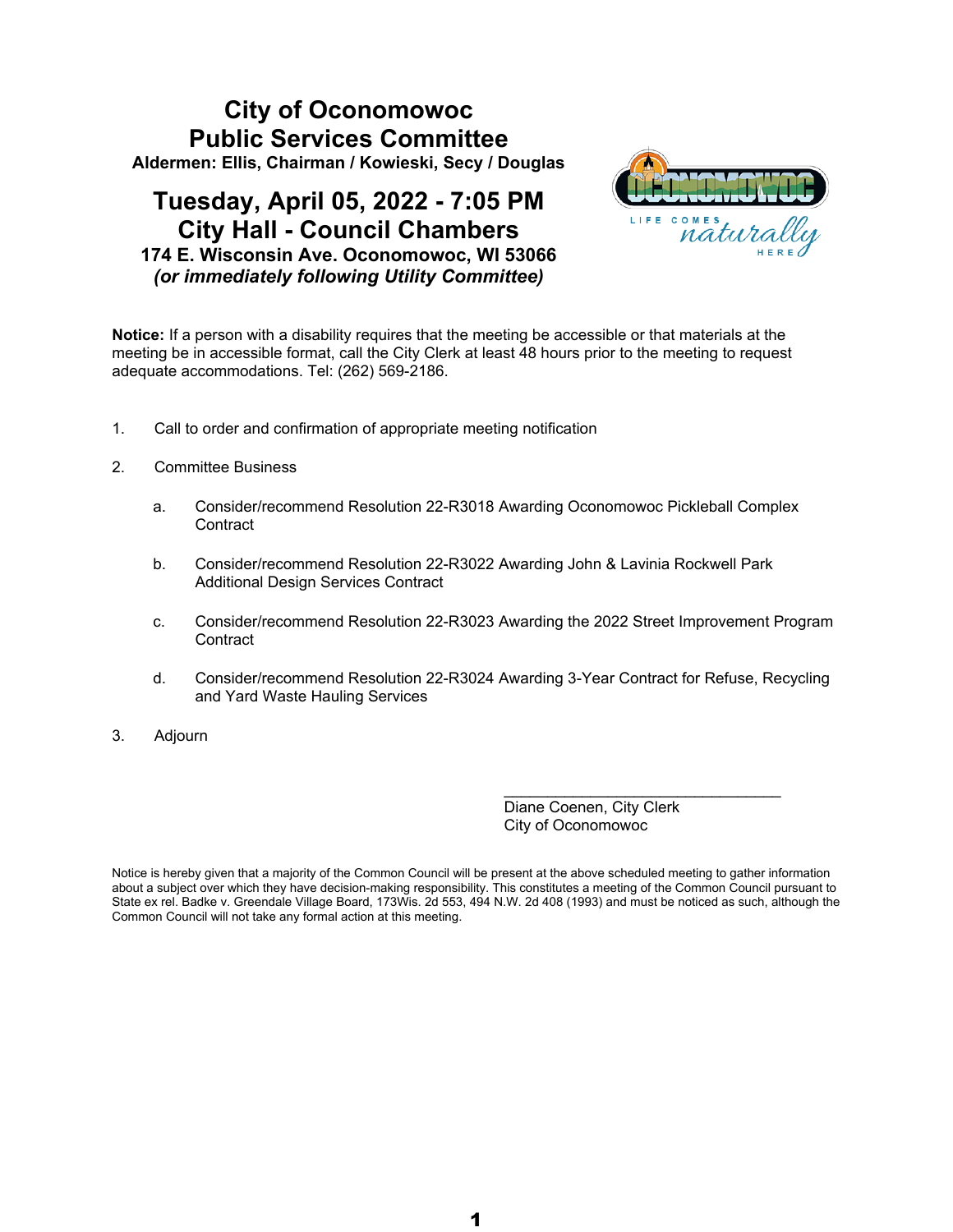

# MEMORANDUM

## PARKS, RECREATION & FORESTRY DEPARTMENT

Date: 3-30-22

To: Mayor, Common Council & City Administrator

From: Craig Hoeppner, Director

Re: Resolution 22-R3018, Oconomowoc Pickleball Complex

RELATES TO THE STRATEGIC PLAN

IV.A.5. Plan and Develop Northeast Regional Park

#### BACKGROUND

The Lake Country Pickleball Club and the City of Oconomowoc are collaborating on the development of a 10 court Pickleball Complex at Northeast Regional Park. On February 15, the Common Council unanimously approved a Use Agreement with the Club and a Parking Lot Use Agreement with the Oconomowoc Area School District.

#### ADDITIONAL ANALYSIS

Bids were publicly advertised for the Oconomowoc Pickleball Complex and four bids were received:

| Company            | <b>Base Bid</b> | Alternate |
|--------------------|-----------------|-----------|
| <b>PLM</b>         | \$371,335       | \$8,355   |
| <b>Wolf Paving</b> | \$376,283       | \$10,855  |
| Armstrong          | \$424,886       | \$12,510  |
| Munson             | \$446,800       | \$0       |

The base bid includes excavation, asphalt and stone base construction, fencing, light pole bases, asphalt pathway, conduit for future lighting, court coloring and striping and nets and posts.

PLM has reconstructed the tennis courts at Blain, Westover and Lily Parks within the last five years for the City of Oconomowoc. They have been excellent to work with and have provided high quality projects.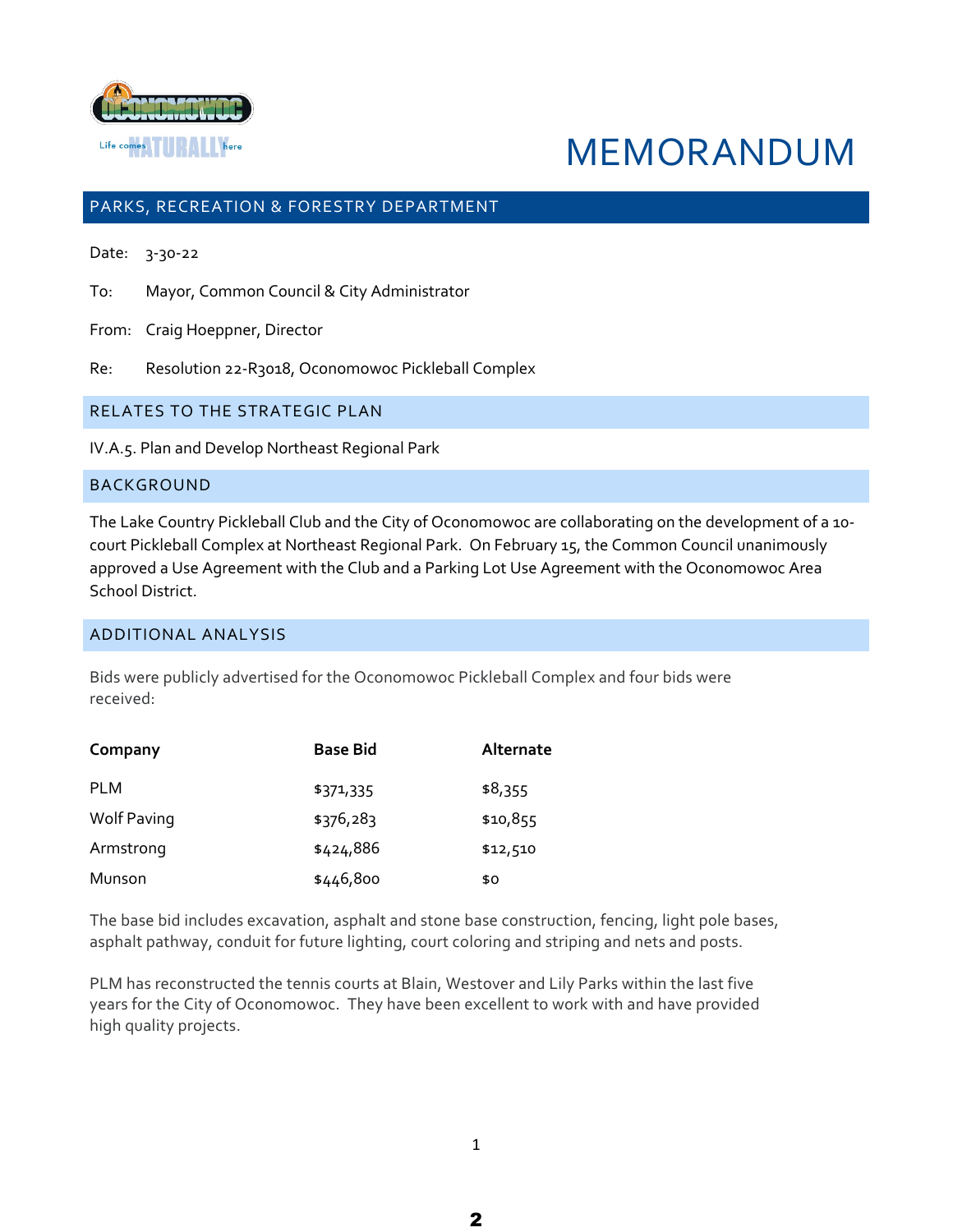## FINANCIAL IMPACT

All funds for this project are being donated by the Lake Country Pickleball Club. The Club has sufficient funds to accomplish the project but awarding of the contract is contingent upon all funds necessary being placed in a City revenue account. Donated funds will be placed in Athletic Fields Capital Improvements, account #408- 507-7410-820.422711.09 and account # 408-507-7410-820.422711.03 will be used for expenditures.

## RECOMMENDATION

It is recommended to approve Resolution 22-R3018, Oconomowoc Pickleball Complex, awarding the contract to PLM in the sum of \$379,690 for the Base Bid and Alternate and to include an additional 10% contingency of \$37,969 for a total project cost of \$417,659.

## MOTION

Move to approve Resolution 22-R3018, Oconomowoc Pickleball Complex, with PLM for a total of \$417,659, including a 10% contingency, with funds coming from donated funds.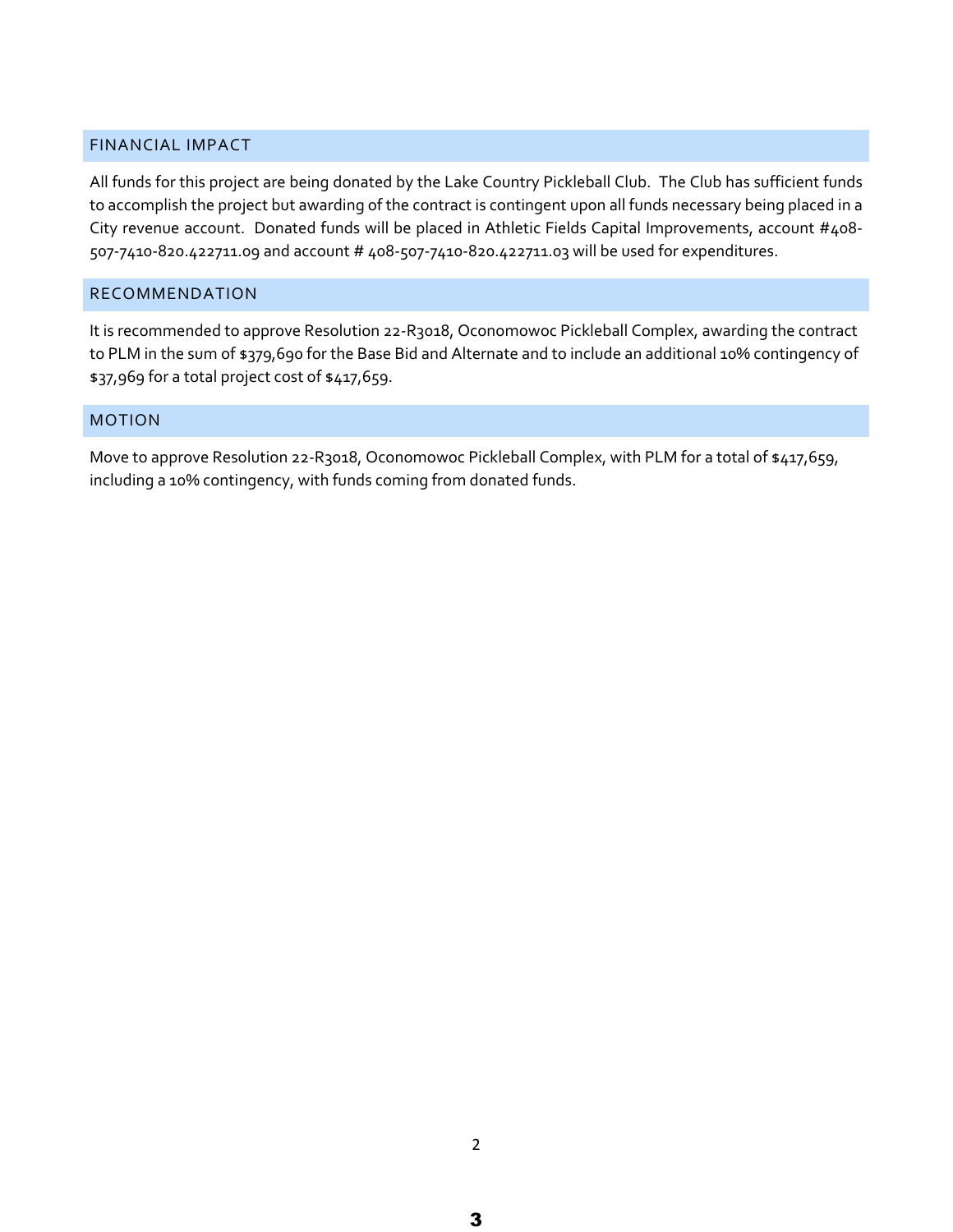## **RESOLUTION AWARDING OCONOMOWOC PICKLEBALL COMPLEX CONTRACT**

WHEREAS, the City of Oconomowoc is working cooperatively with the Lake Country Pickleball Club to develop a new 10-court Pickleball Complex at Northeast Regional Park; and

WHEREAS, bids for the Oconomowoc Pickleball Complex had been publicly advertised for and were received for making the following improvements as follows:

- Ten (10) Pickleball Courts, including nets and posts
- Fencing
- Asphalt Walkway
- Light Pole Bases and conduit for future lighting

and

WHEREAS, base bids were received as follows:

|           | Company       | <b>Base Bid</b> | <b>Alternate</b> |
|-----------|---------------|-----------------|------------------|
| $\bullet$ | PLM           | \$371,335       | \$8,355          |
|           | • Wolf Paving | \$376,283       | \$10,855         |
|           | • Armstrong   | \$424,886       | \$12,510         |
|           | • Munson      | \$446,800       | \$0              |

NOW THEREFORE, BE IT HEREBY RESOLVED that the base bid and alternate for a total cost in the sum of \$379,690, is hereby accepted, and a contingency of \$37,969 is approved for a total of \$417,659, and appropriate City officials are authorized to enter into a contract with PLM for said project.

BE IT FURTHER RESOLVED that the City Council approves the total project for \$417,659 with funds coming from donated funds (#408-507-7410-820.422711.09), using account # 408-507-7410-820.422711.03 for expenditures. All funds for this project are being donated by the Lake Country Pickleball Club. The Club has sufficient funds to accomplish the project but awarding of the contract is contingent upon all funds necessary being placed in a City revenue account.

DATED: \_\_\_\_\_\_\_\_\_\_\_\_\_\_\_\_\_\_\_\_\_\_\_\_\_\_\_\_\_\_\_\_\_\_\_CITY OF OCONOMOWOC

\_\_\_\_\_\_\_\_\_\_\_\_\_\_\_\_\_\_\_\_\_\_\_\_\_\_\_

By: \_\_\_\_\_\_\_\_\_\_\_\_\_\_\_\_\_\_\_\_\_\_\_\_\_\_\_\_

Robert P. Magnus, Mayor

ATTEST:

Diane Coenen, Clerk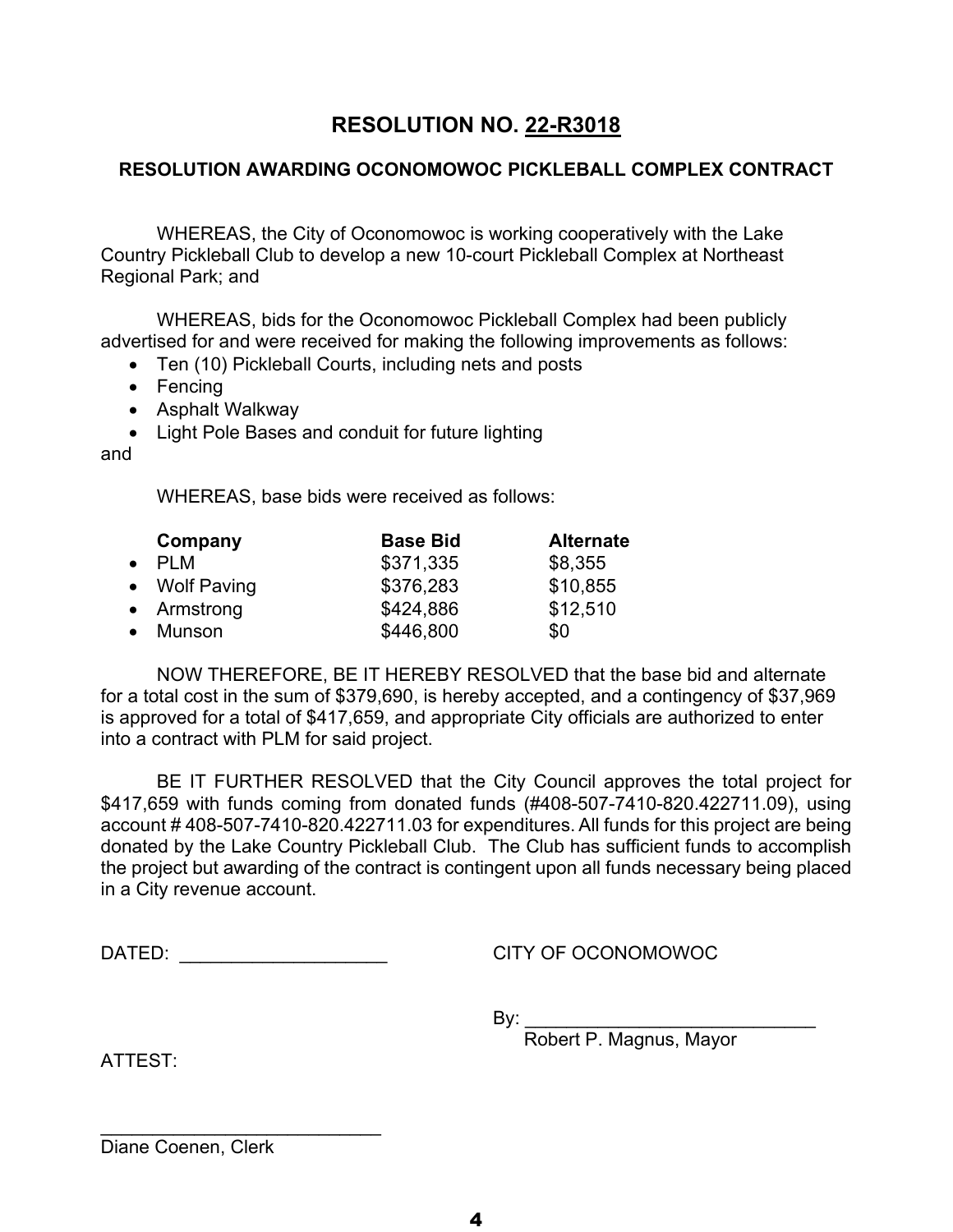



## PARKS, RECREATION & FORESTRY

Date: 3-30-22

To: Mayor Magnus, Common Council, Mark Frye

- From: Craig Hoeppner, Director of Parks, Recreation & Forestry
- Re: Additional Design Services for John & Lavinia Rockwell Park

### RELATES TO THE STRATEGIC PLAN

IV.A.3. Plan and develop John and Lavinia Rockwell Park

## BACKGROUND

On October 19, 2021, the Common Council approved a grading design and bidding contract with SEH for Phase I of John & Lavinia Rockwell Park development. Since that time, to better optimize permitting efficiencies, we have worked with SEH to design both the grading plan and shoreline restoration plan into one construction project for bidding.

#### ADDITIONAL ANALYSIS

To accomplish this optimization, we are asking for \$5,200 to complete typical cross-section design for shorelines and to obtain all permits necessary for the entire project, both Phase I and Phase II.

#### FINANCIAL IMPACT

The cost of these additional services is \$5,200. Funds will come from Athletic Fields Capital Improvements, account number 408-507-7410-820.422703.01.

#### RECOMMENDATION

Recommend to the Common Council acceptance of obtaining the additional design services from SEH for \$5,200.

#### SUGGESTED MOTION

Move to approve Resolution 22-R3022 providing \$5,200 in additional design services for John and Lavinia Rockwell Park.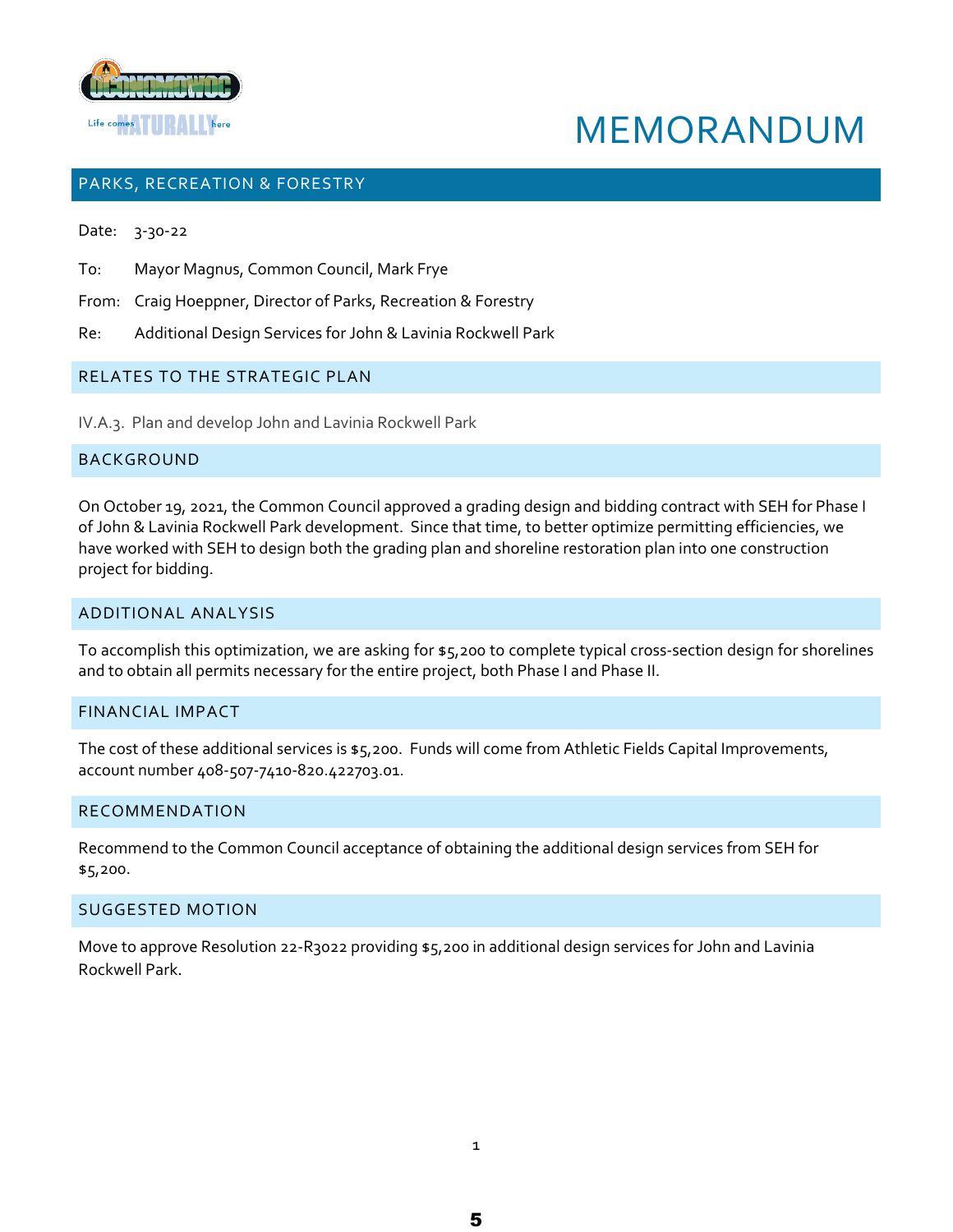## **RESOLUTION AWARDING JOHN & LAVINIA ROCKWELL PARK ADDITIONAL DESIGN SERVICES CONTRACT**

**WHEREAS,** the City of Oconomowoc is working with SEH to design Phase I – Grading for John & Lavinia Rockwell Park; and

**WHEREAS,** to accomplish efficiencies for both Phase I & II, additional design services are needed for shoreline cross-sections and DNR permitting.

**NOW THEREFORE, BE IT HEREBY RESOLVED,**that the cost of \$5,200; is hereby accepted, and appropriate City officials are authorized to enter into a contract with SEH for said project.

**BE IT FURTHER RESOLVED,** that the City Council approves the total project for \$5,200 with funds coming from account # 408-507-7410-820.422703.01.

DATED: April 5, 2022 CITY OF OCONOMOWOC

 $\mathsf{By:}$ 

Robert P. Magnus, Mayor

ATTEST:

Diane Coenen, Clerk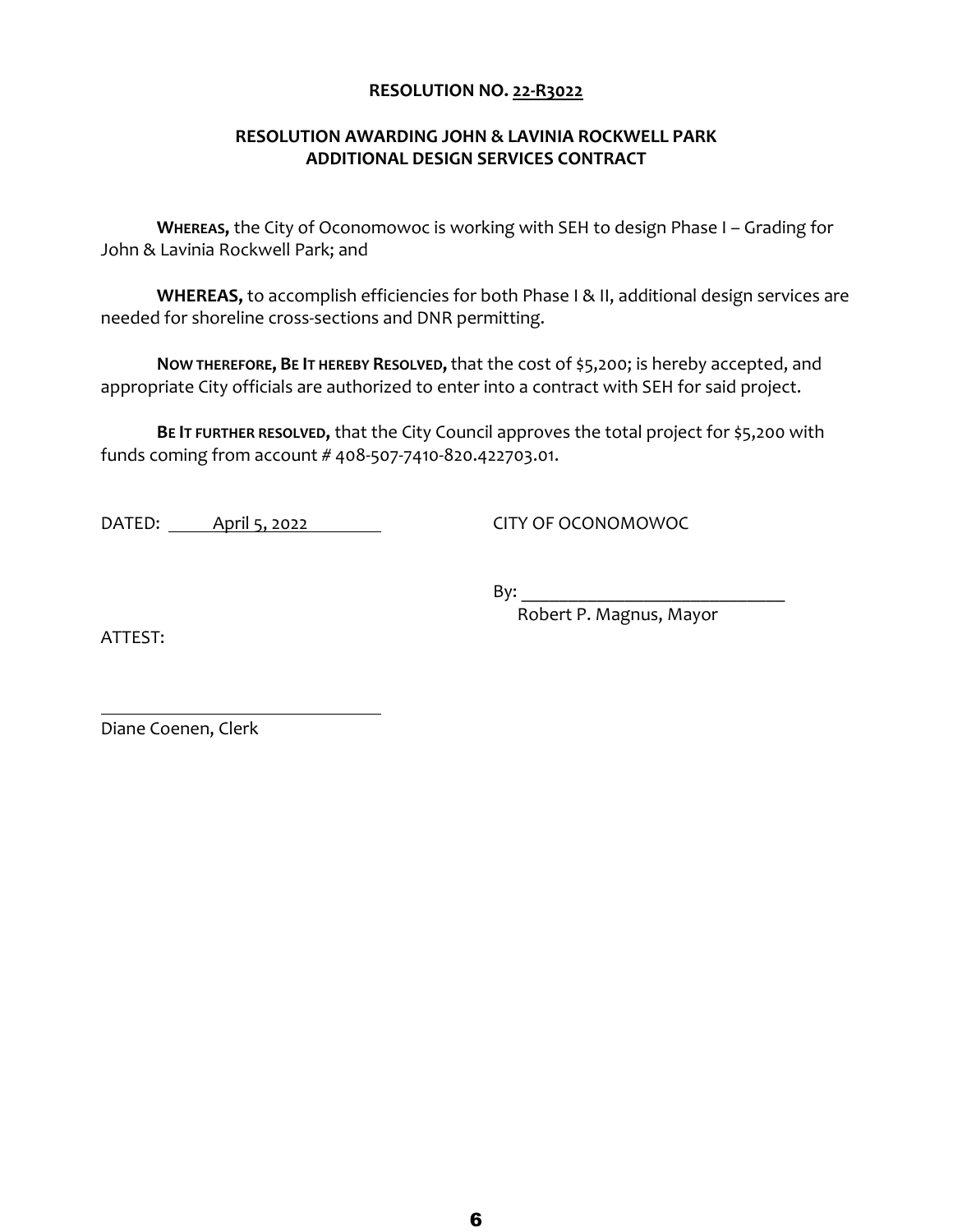

# MEMORANDUM

## PUBLIC WORKS

Date: April 5, 2022

- To: Mayor and Common Council
- From: Mark Frye, City Administrator/Director of Public Works
- Re: 2022 Street Construction Bids

### RELATES TO THE STRATEGIC PLAN

Strategic Goal II Improve and Maintain Our Infrastructure/Facilities; B Maintain our Existing Infrastructure

#### **BACKGROUND**

Bids were advertised and opened for the 2022 Street Projects on March 18, 2022. Two bids were received as follows:

| Wolf Paving              | \$3,792,810.63 |
|--------------------------|----------------|
| LaLonde Contractors, Inc | \$3,911,408.68 |

#### **Base Bid Scope of Work:**

#### **Reconstruction Areas:**

Work in these areas will include full removal and reconstruction of the pavement, base course, curb and gutter, drive approaches, sidewalk and ADA ramps. In addition, each of the street segments includes relay, rehabilitation, or extension of the storm sewer, sanitary sewer, or water systems. Consultant is expected to familiarize themselves with each of the projects, as well as identify and address any drainage, safety, or substandard issues or concerns. A description of each project area along with any unique requirements is as follows:

- Bolson Drive, Silver Lake Street easterly to termination at Oconomowoc Area School District property, 1,400 LF.
- Intersection of Silver Lake Street and Summit Avenue
- Capitol Drive, West Wisconsin Avenue to Celtic Pass, 970 LF.

#### **Pulverize and Overlay Areas:**

Work on these streets includes pulverizing the existing pavement and base, undercutting and repairing areas of soft or insufficient base, spot replacement of curb, replacement of 14 ADA ramps, addition of 2 ADA ramps and overlaying with new hot mix asphalt. The City will mark curb sections for spot replacement and provide these quantities for the bidding documents. Plans must show all of the utilities. Construction specifications to include bid items for the adjustment of all structures and water valve boxes. Various hydrant replacements and adjustments.

 Harvard Street, Oakwood Avenue to North Lapham Street, 740 LF and from North Lapham Street going east 90 LF, includes watermain and sanitary sewer relay replacement in the 740 LF portion Survey Work Required.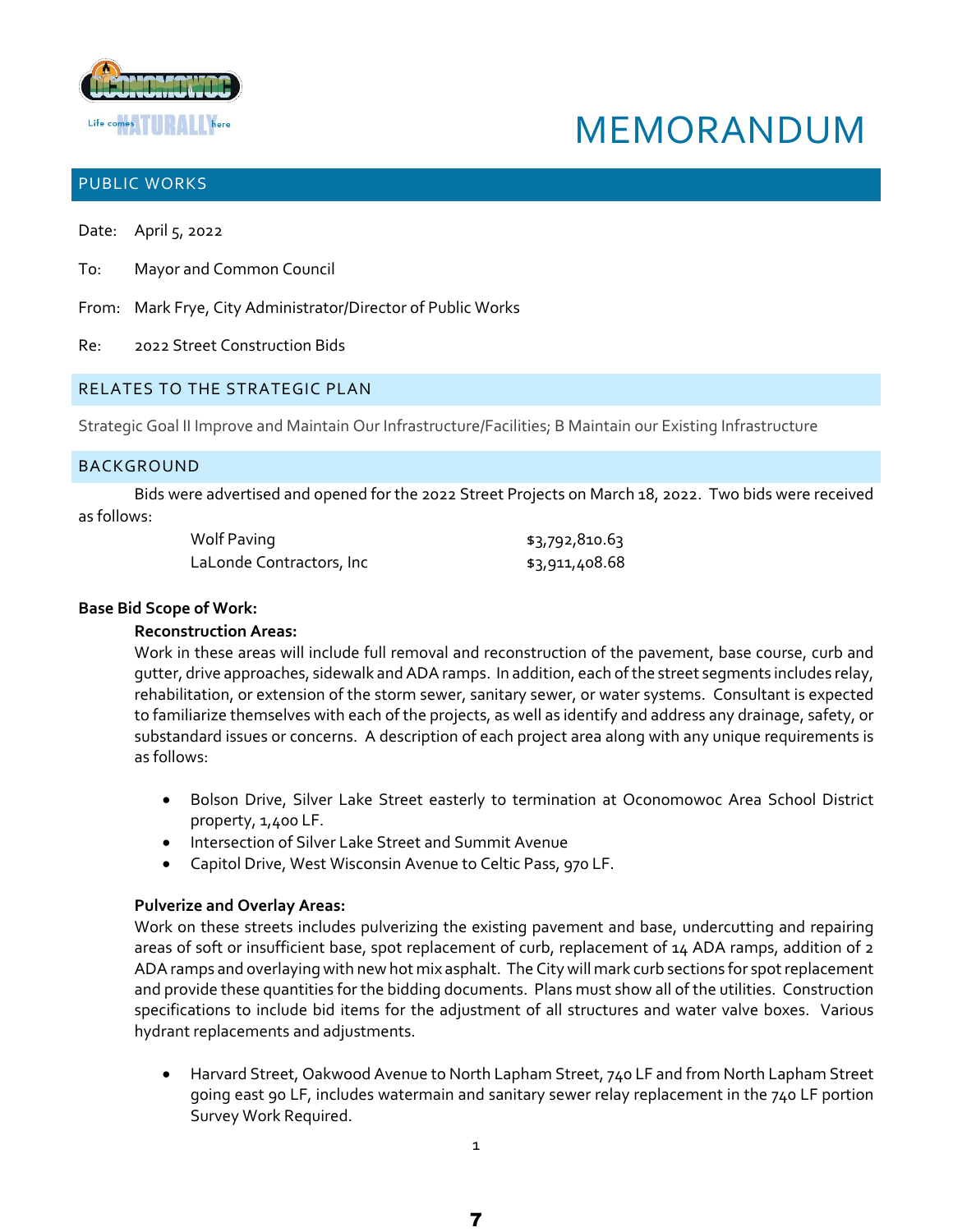- Hancock Court. Old Tower Road to termination, 950 LF
- Hancock Drive, Old Tower Road south 120 LF
- High Street, Armour Road to termination, 500 LF
- Tanglewood Court, Old Tower Road to termination, 1,000 LF
- Timberline Court East, Old Tower Road to termination 635 LF
- Timberline Court West, Old Tower Road to termination, 580 LF
- Towerside Court, Old Tower Road to termination, 525 LF
- Saratoga Parkway, Old Tower Road south 175 LF
- High Street, South Lapham Street to termination, 1,425 LF

## **3 ½" Base Patching:**

The City will provide a list of locations and quantities for the bidding specifications. This is to repair areas of watermain repairs and other asphalt issues.

## FINANCIAL IMPACT

The low base bid from Wolf exceeded the budgets for Streets, Wastewater and Water. We worked with them to remove two streets, Capitol and Bolson Drives. To allow the project to be within our budgets. Change Order One will reduce the bid cost by \$1,055,565.71 for new total of \$2,737,244.92. A breakdown of the cost allocations, using the reduced bid amount, is shown below.

|                                       | 2022 Street Construction Cost Summary |                         |             |                      |              |                          |               |                   |
|---------------------------------------|---------------------------------------|-------------------------|-------------|----------------------|--------------|--------------------------|---------------|-------------------|
| Date: 3/18/2022                       |                                       |                         |             |                      |              |                          |               |                   |
| By: DWS                               |                                       |                         |             |                      |              |                          |               |                   |
| <b>Construction Bid Summary</b>       |                                       |                         |             |                      |              |                          |               |                   |
| <b>Base Bid</b>                       | 3,792,810.63                          |                         |             |                      |              |                          |               |                   |
| Change Order Adjustment               | (1,055,565.71)                        |                         |             |                      |              |                          |               |                   |
| <b>Total Adjusted Bid</b>             | 2,737,244.92                          |                         |             |                      |              |                          |               |                   |
| Adjustments                           | <b>Totals</b>                         |                         |             |                      |              |                          |               |                   |
| Capitol                               | \$<br>(459, 270.85)                   |                         |             |                      |              |                          |               |                   |
| Bolson                                | \$<br>(596, 294.86)                   |                         |             |                      |              |                          |               |                   |
|                                       | \$ (1,055,565.71)                     |                         |             |                      |              |                          |               |                   |
|                                       |                                       |                         |             |                      | Estimated    | <b>Construction Plus</b> |               |                   |
|                                       | Base                                  | Alternate               | 10%         | Construction         | Construction | Construction             |               |                   |
| <b>Bid Allocation/Project Funding</b> | <b>Constrution Bid</b>                | <b>Construction Bid</b> | Contingency | <b>Total Project</b> | Management   | Management               | <b>Budget</b> | <b>Difference</b> |
| <b>Streets</b>                        | 1,462,731.26                          |                         | 146,273.13  | 1,609,004.39         | 112,630.31   | 1,721,634.69             | 2,000,000.00  | 278,365.31        |
| Wastewater System Repairs             | 618,865.31                            |                         | 61,886.53   | 680,751.84           | 47,652.63    | 728,404.47               | 870,000.00    | 141,595.53        |
| Water                                 | 655,648.35                            |                         | 65,564.84   | 721,213.19           | 50,484.92    | 771,698.11               | 931,000.00    | 159,301.89        |
| <b>Totals</b>                         | 2,737,244.92                          |                         | 273,724.49  | 3,010,969.41         | 210,767.86   | 3,221,737.27             | 3,801,000.00  | 579,262.73        |

Cost allocation shown below are for the revised bid and 10% contingency. Not included is the estimated 7% Construction Management. Construction cost of \$2,737,244.92 plus \$273,724.49 for a total of \$3,010,969.41.

| <b>Streets</b>             | 408.505.5300.820 422501.03 | \$1,462,731.26 |
|----------------------------|----------------------------|----------------|
| <b>Streets Contingency</b> | 408.505.5300.820 422501.04 | \$146,273.13   |
| Wastewater                 | 601.573.7000.820.122002    | \$680,751.84   |
| Water                      | 602.573.7000.820.222009    | \$721,213.19   |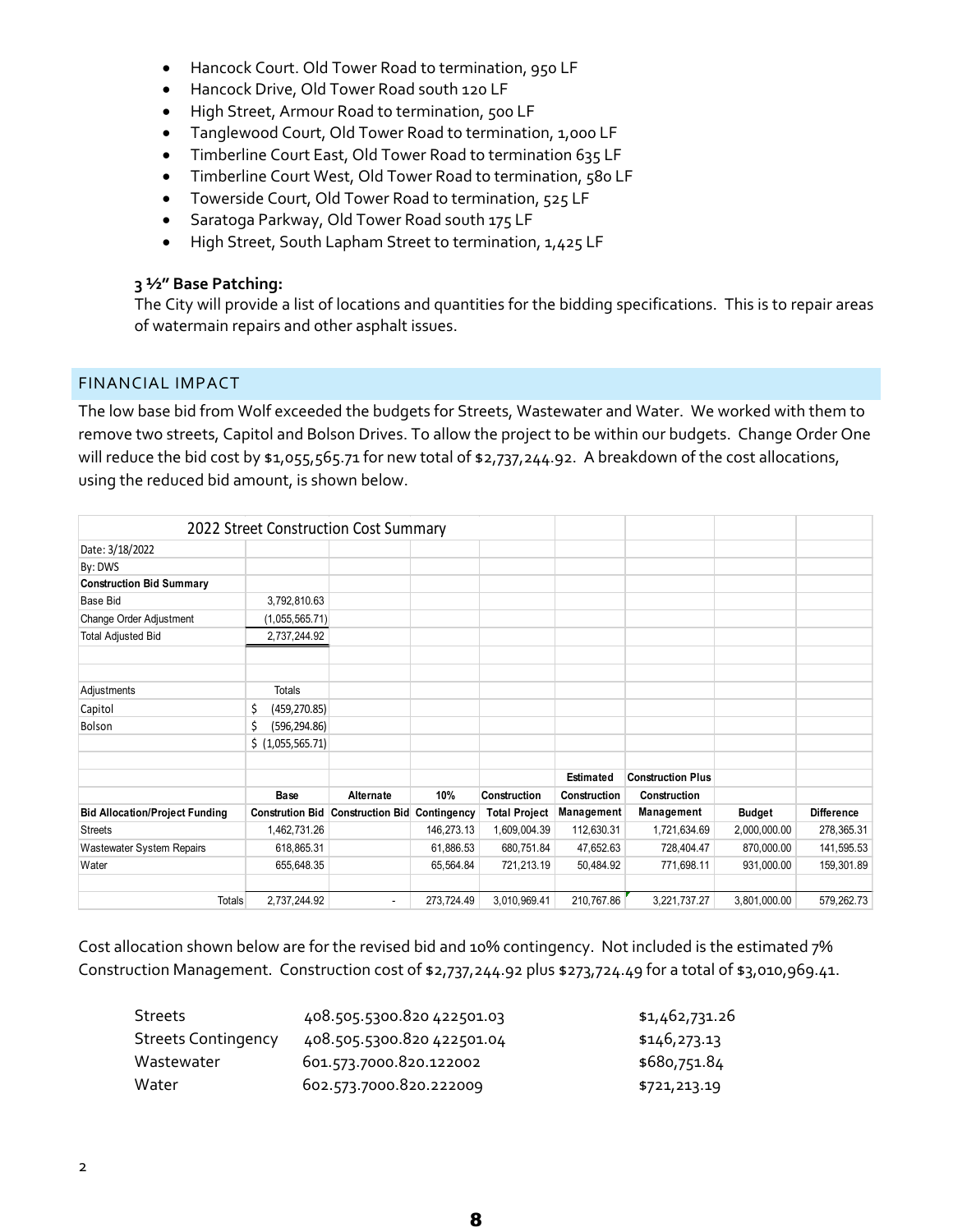#### N/A

#### RECOMMENDATION

Motion to recommend to the Common Council approval of Change Order One to remove Capitol and Bolson Drives from the base bid and acceptance of the revised base from Wolf Paving for \$2,737,244.92 plus \$273,724.49 contingency for a total of \$3,010,969.41.

### SUGGESTED MOTION

Suggested Common Council Motion: Motion to adopt Resolution 22-R3023.

V:\City Projects\Streets\2022 Streets\Committee and Council 04052022\Backgroound Memo for 2022 Street Construction.docx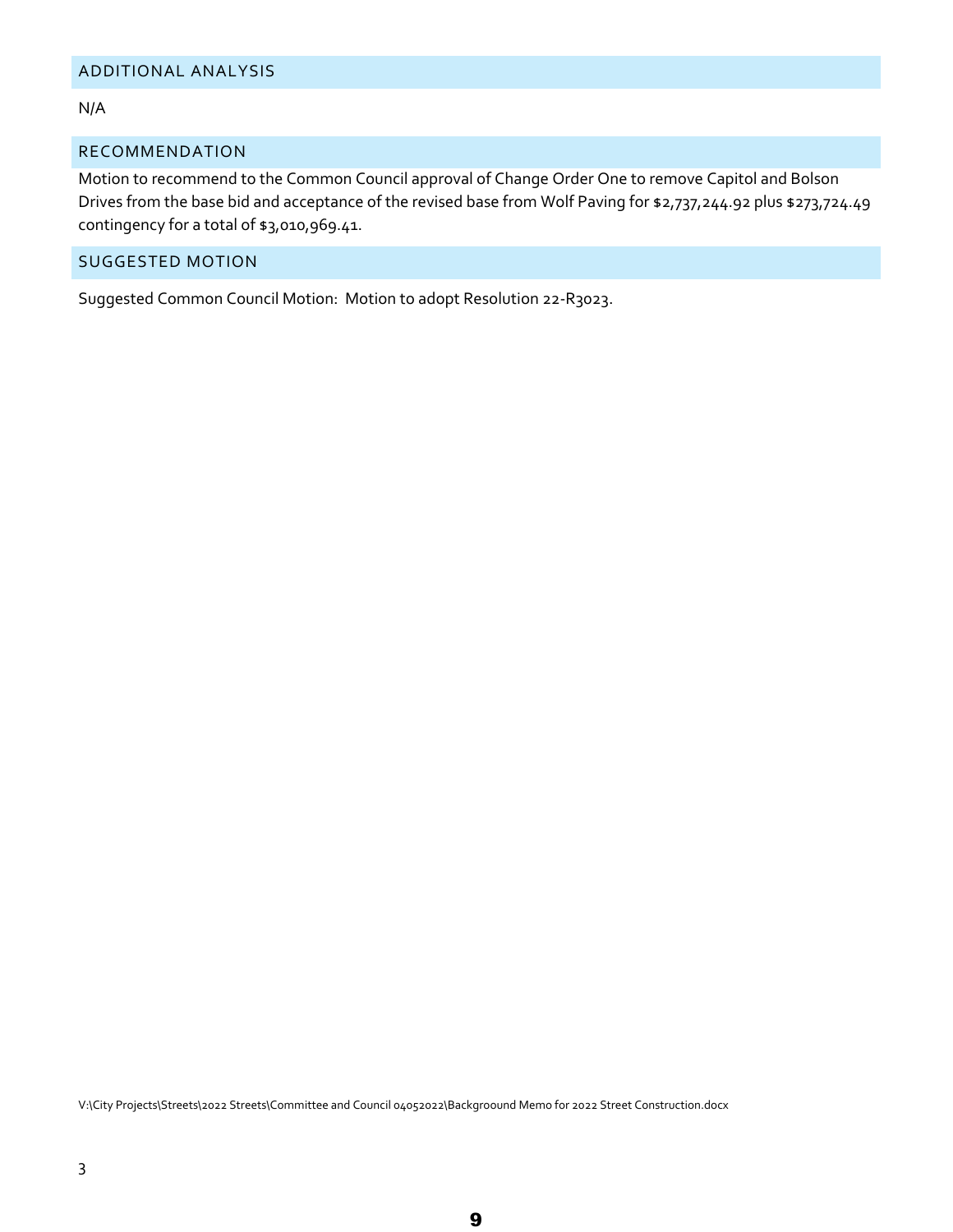## **RESOLUTION AWARDING THE 2022 STREET IMPROVEMENT PROGRAM CONTRACT**

**WHEREAS,** the City of Oconomowoc 2022 budget provides for a street improvement program, which includes streets, sidewalks, water and sanitary system upgrades; and

**WHEREAS,** bids for the street improvement program had been advertised for and were received for making the following improvements:

## **Base Bid Scope of Work:**

## **Reconstruction Areas:**

Work in these areas will include full removal and reconstruction of the pavement, base course, curb and gutter, drive approaches, sidewalk and ADA ramps. In addition, each of the street segments includes relay, rehabilitation, or extension of the storm sewer, sanitary sewer, or water systems. Consultant is expected to familiarize themselves with each of the projects, as well as identify and address any drainage, safety, or substandard issues or concerns. A description of each project area along with any unique requirements is as follows:

- Bolson Drive, Silver Lake Street easterly to termination at Oconomowoc Area School District property, 1,400 LF.
- Intersection of Silver Lake Street and Summit Avenue
- Capitol Drive, West Wisconsin Avenue to Celtic Pass, 970 LF.

## **Pulverize and Overlay Areas:**

Work on these streets includes pulverizing the existing pavement and base, undercutting and repairing areas of soft or insufficient base, spot replacement of curb, replacement of 14 ADA ramps, addition of 2 ADA ramps and overlaying with new hot mix asphalt. The City will mark curb sections for spot replacement and provide these quantities for the bidding documents. Plans must show all of the utilities. Construction specifications to include bid items for the adjustment of all structures and water valve boxes. Various hydrant replacements and adjustments.

- Harvard Street, Oakwood Avenue to North Lapham Street, 740 LF and from North Lapham Street going east 90 LF, includes watermain and sanitary sewer relay replacement in the 740 LF portion Survey Work Required.
- Hancock Court. Old Tower Road to termination, 950 LF
- Hancock Drive, Old Tower Road south 120 LF
- High Street, Armour Road to termination, 500 LF
- Tanglewood Court, Old Tower Road to termination, 1,000 LF
- Timberline Court East, Old Tower Road to termination 635 LF
- Timberline Court West, Old Tower Road to termination, 580 LF
- Towerside Court, Old Tower Road to termination, 525 LF
- Saratoga Parkway, Old Tower Road south 175 LF
- High Street, South Lapham Street to termination, 1,425 LF

and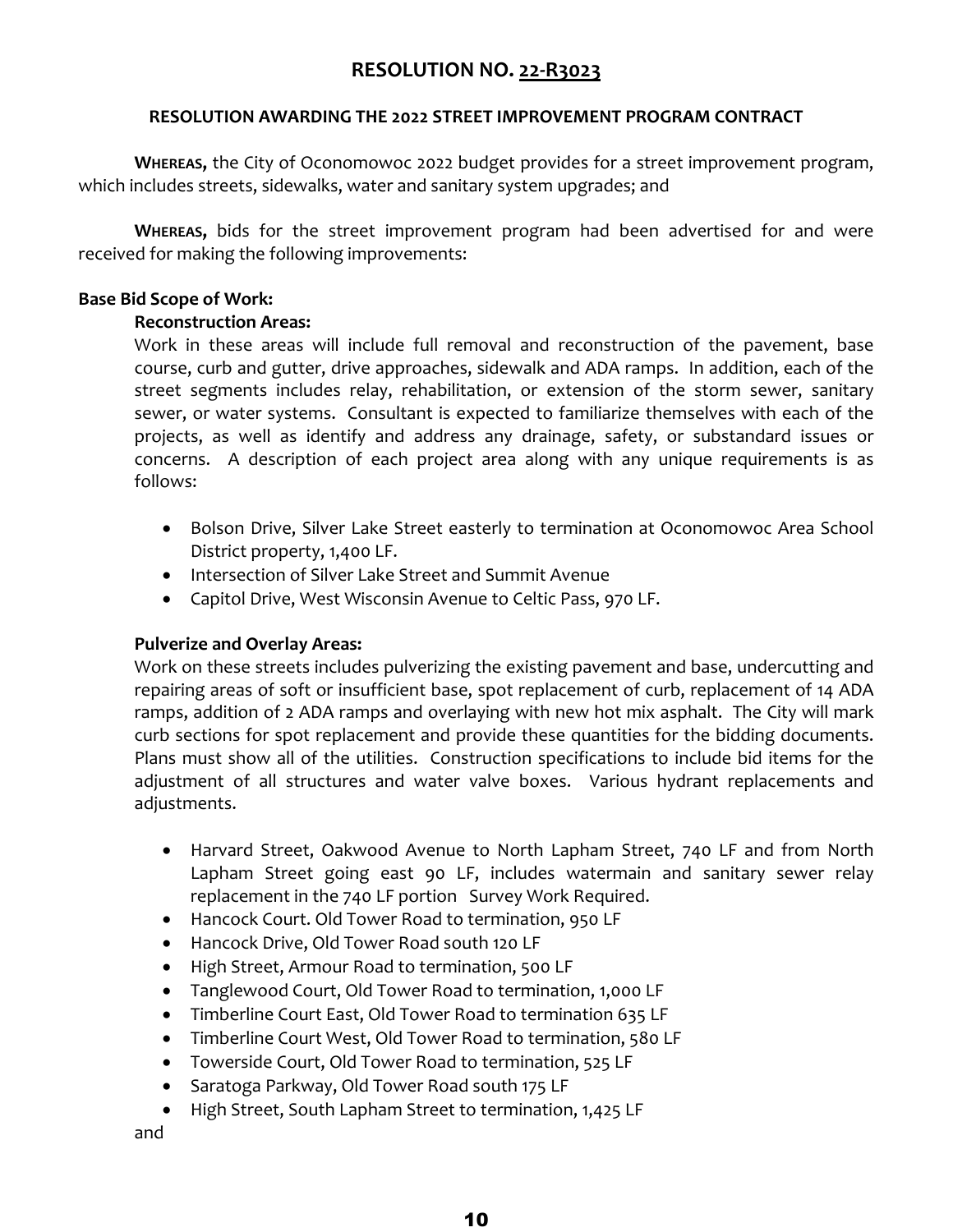**WHEREAS,** base bids on the aforementioned street improvements were received as follows:

| Wolf Paving              | \$3,792,810.63 |
|--------------------------|----------------|
| LaLonde Contractors, Inc | \$3,911,408.68 |

and

**WHEREAS,** the low base bid from Wolf Paving exceeded the budgets for Streets, Wastewater and Water so they agreed to remove two streets, Capitol and Bolson Drives from the project; and

**WHEREAS,** Change Order One will reduce the bid cost by \$1,055,565.71 for new total of \$2,737,244.92; and

**WHEREAS,** Wolf Paving is the lowest responsible bidder and agreed to adjust their base bid to the sum of \$2,737,244.92; and

**WHEREAS,** Department of Public Works staff, City Utilities and the Public Services Committee recommend that the bid of Wolf Paving be accepted.

**NOW THEREFORE, BE IT HEREBY RESOLVED,**the base bid in the sum of \$2,737,244.92 be and the same is hereby accepted, and appropriate City officials are authorized to enter into a contract with Wolf Paving Contractors for said projects.

**BE IT FURTHER RESOLVED,** a 10% contingency of \$273,724.49, net project cost of \$3,010,969.21, is allowed for the construction with any expenditures exceeding the approved bid amount plus the contingency requiring Common Council approval.

**BE IT FURTHER RESOLVED,** that this is a unit price contract with estimated quantities, and accordingly the actual quantities and therefore the final contract price may vary.

**BE IT FURTHER RESOLVED,** that this resolution not become effective and no notice of award be issued unless and until an appropriate performance bond and a certificate of insurance are filed with the City Clerk.

**BE IT FURTHER RESOLVED,** all the work described in this resolution is within the budgets for the individual departments with cost allocation to the multiple funding sources as follows:

| <b>Streets</b> | 408.505.5300.820 422501.03                     | \$1,462,731.26 |
|----------------|------------------------------------------------|----------------|
|                | Streets Contingency 408.505.5300.820 422501.04 | \$146,273.13   |
| Wastewater     | 601.573.7000.820.122002                        | \$680,751.84   |
| Water          | 602.573.7000.820.222009                        | \$721,213.19   |

DATED: April 5, 2022 CITY OF OCONOMOWOC

By:

ATTEST: AND AND ANN AND Robert P. Magnus, Mayor

Diane Coenen, Clerk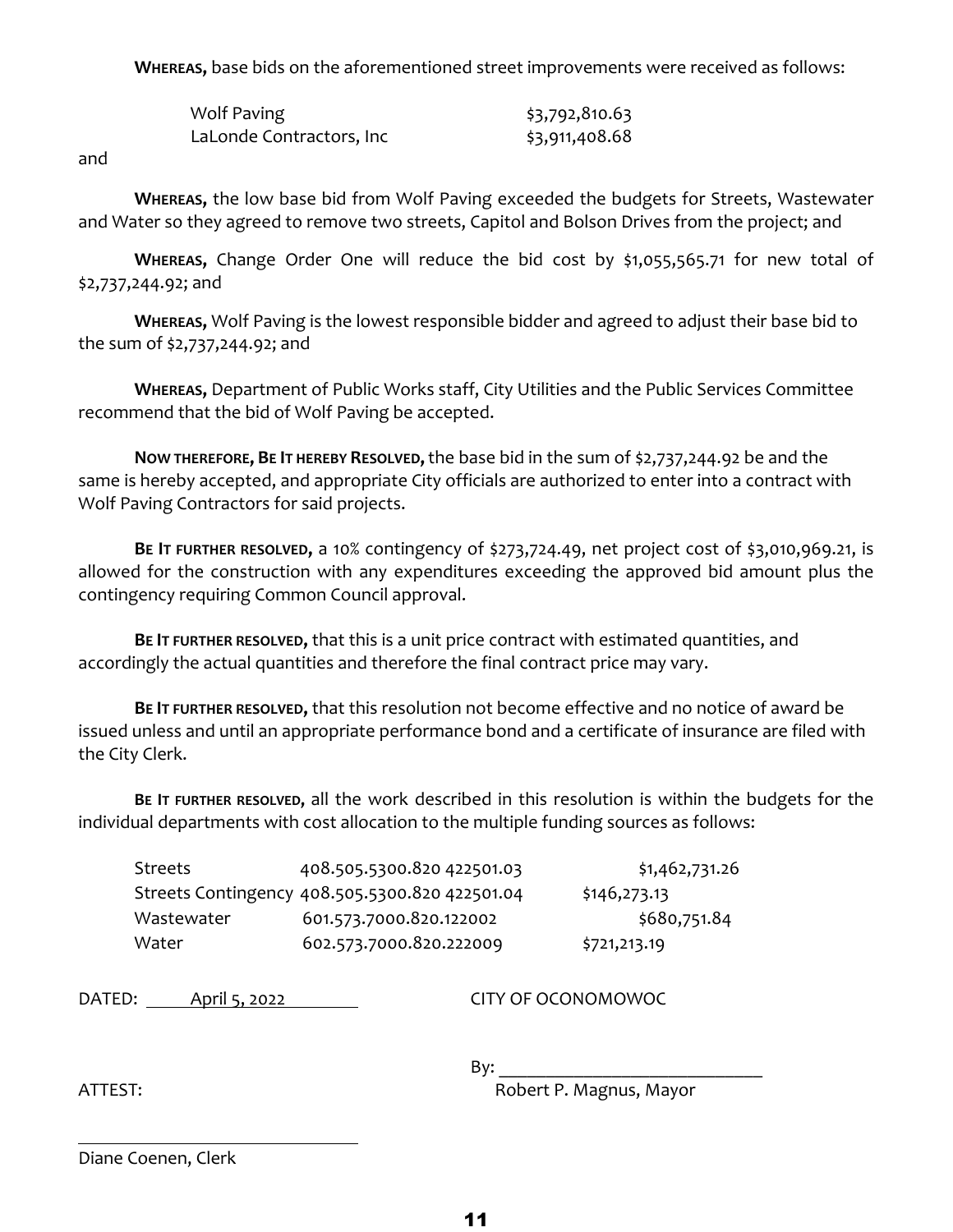V:\City Projects\Streets\2022 Streets\Committee and Council 04052022\Construction Resolution 2022 Streets.docx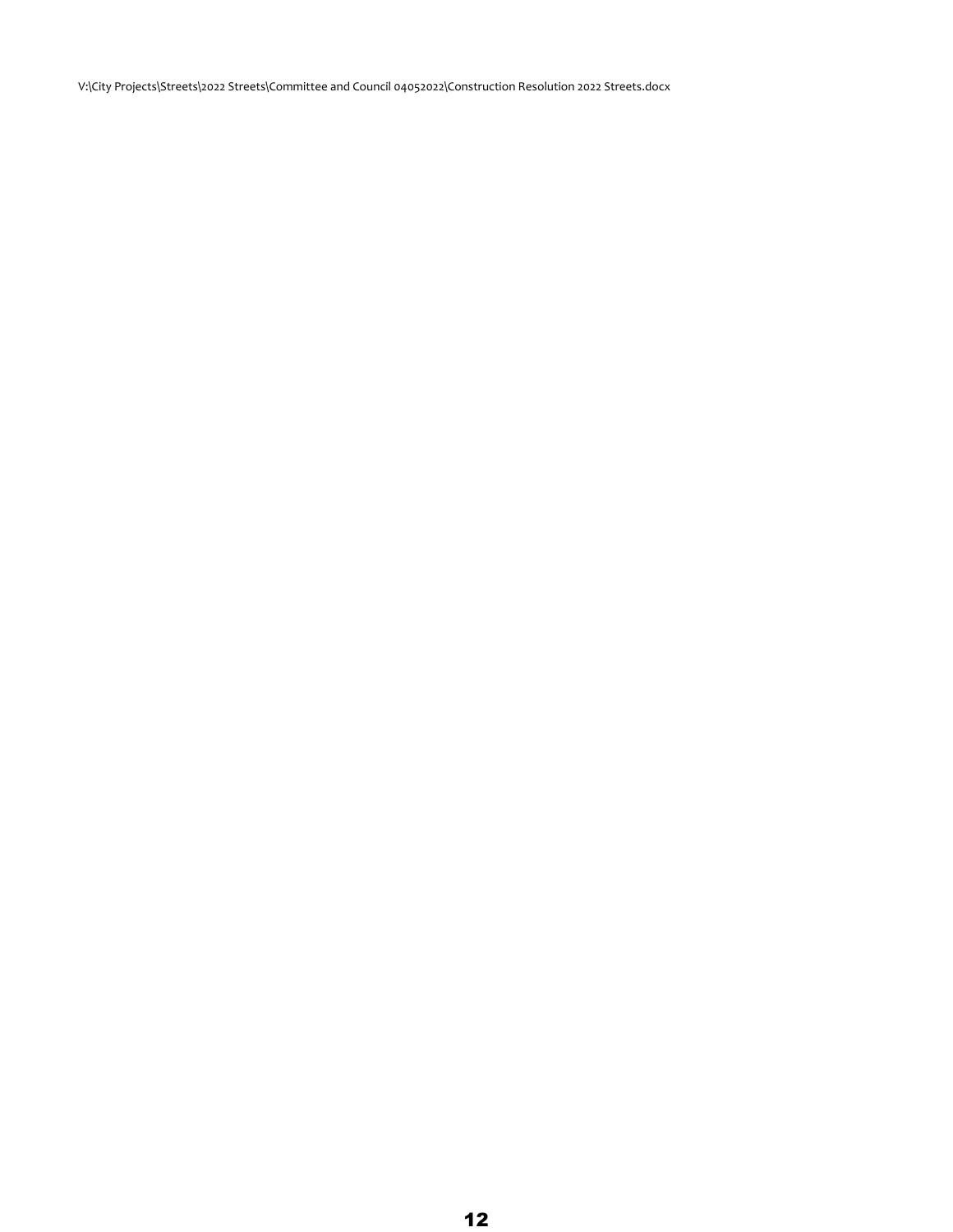

# MEMORANDUM

## PUBLIC WORKS

Date: April 5, 2022

- To: Common Council and Mayor
- From: Mark Frye, City Administrator/Director of Public Works
- Re: Resolution 22-R3024 for a 3-Year Agreement for Hauling Services from Badgerland Disposal

## RELATES TO THE STRATEGIC PLAN

N/A

## BACKGROUND

In 2015, the City Council approved changes to our Refuse and Recycling collection system. This change converted the City from Up-The- Drive service to curbside collection using carts. In addition, Recycling went from weekly with a 20 gallon blue container to every two weeks with using a 95 gallon cart.

The City worked with Waukesha County and 25 municipalities to do a group Request for Proposals (RFP) to obtain the best cost for these services. In 2015 the approved 7-Year agreement with Johns Disposal had an immediate cost savings of \$60 per residential unit; dropping from \$210 to \$150.

Over the 7 years we were able to maintain the \$150/residential unit cost until 2021. That year, due to a significant drop in the value of recycled material, Waukesha County had to reduce our annual dividend. The residential cost increased to \$165/unit. A second increase in 2022 moved the cost to \$170/unit.

## ADDITIONAL ANALYSIS

With 2022 being the end for the original agreement with Johns, we once again worked with Waukesha County to obtain proposals for hauling services. Four proposals for the City were received. We followed the County's process regarding scoring and working with the highest-ranking hauler. For us, this was Badgerland Disposal, an LSR Company (Badgerland). The service cost for all four proposals received were higher than our current cost. Badgerland was the highest ranked hauler and had the lowest cost/unit. Our current hauler, Johns was second in both categories.

## FINANCIAL IMPACT

With disposal costs factored in, the cost/residential unit for the next three years is as follows:

Year1 \$186.85 Year 2 \$193.49 Year 3 \$200.13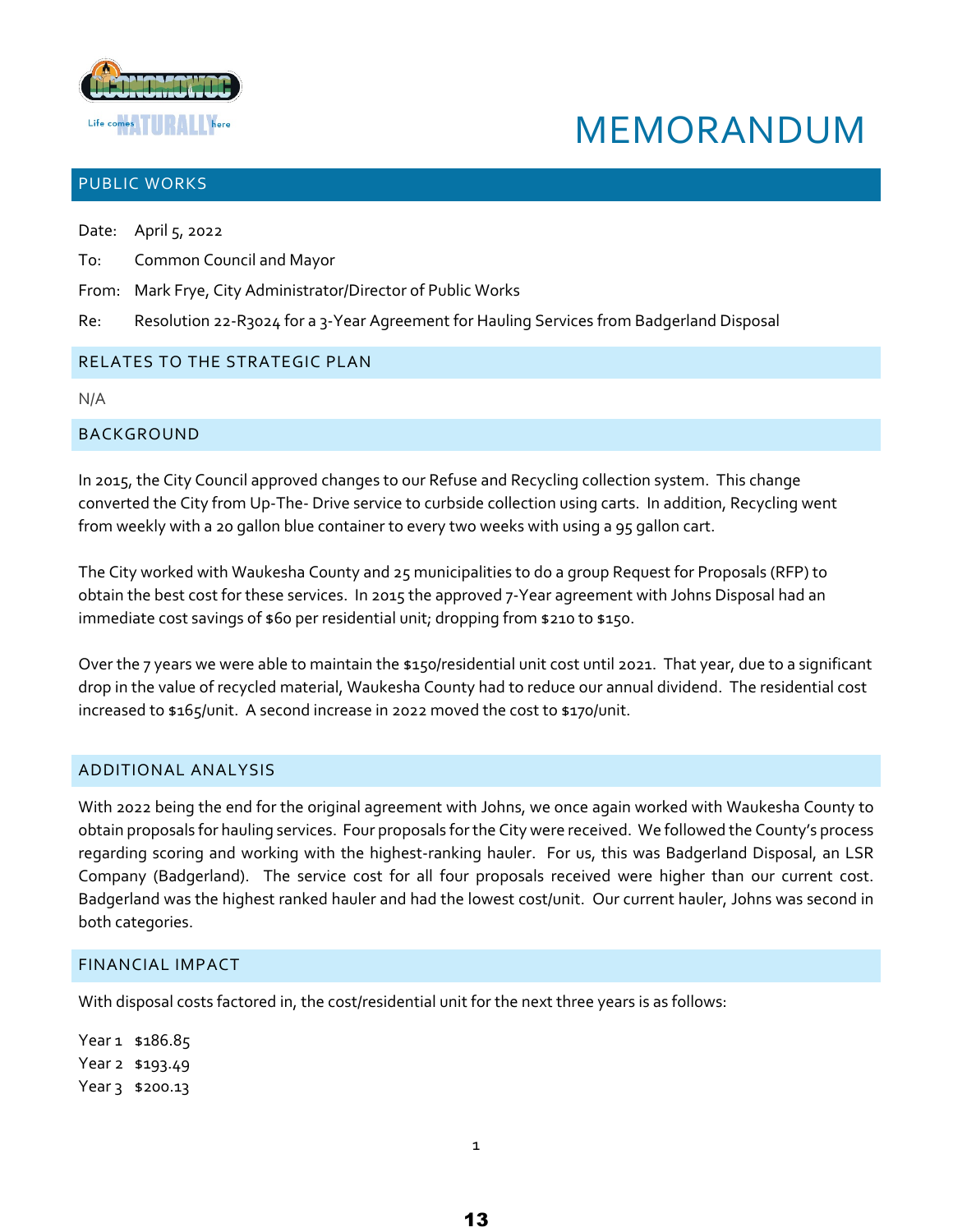With the proposed \$16/unit increase, we did not look to negotiate any additional or changes in service that would further increase the cost. The service provided will match what is currently available in the City. One change will be they will be collecting in the City on either four or five days; up from the two we have now.

As noted, our 2014 cost was \$210. We will be lower than this cost for the next three years.

For comparison, the cost difference with the Johns proposal is an average of \$5/year/unit. This is reduced to \$3/unit/year when the cost to remove their carts is factored in.

Residents have already paid their \$170/unit for 2022. We recommend using our fund balance, approximately \$300,000, to offset the added \$48,000 cost for six months.

## RECOMMENDATION

**Suggested Committee Recommendation:** Motion to recommend to the Common Council approval of the 3- Year Agreement with Badgerland.

## SUGGESTED MOTION

**Suggested Common Council Motion:** Motion to adopt Resolution 22-R3024.

V:\Recycling and Solid Waste\2022 Hauling Contract\Comittee and Council 04052022\Background Memo for 3-Year Agreement for Refuse, Recycling and Yard Waste Hauling Services.docx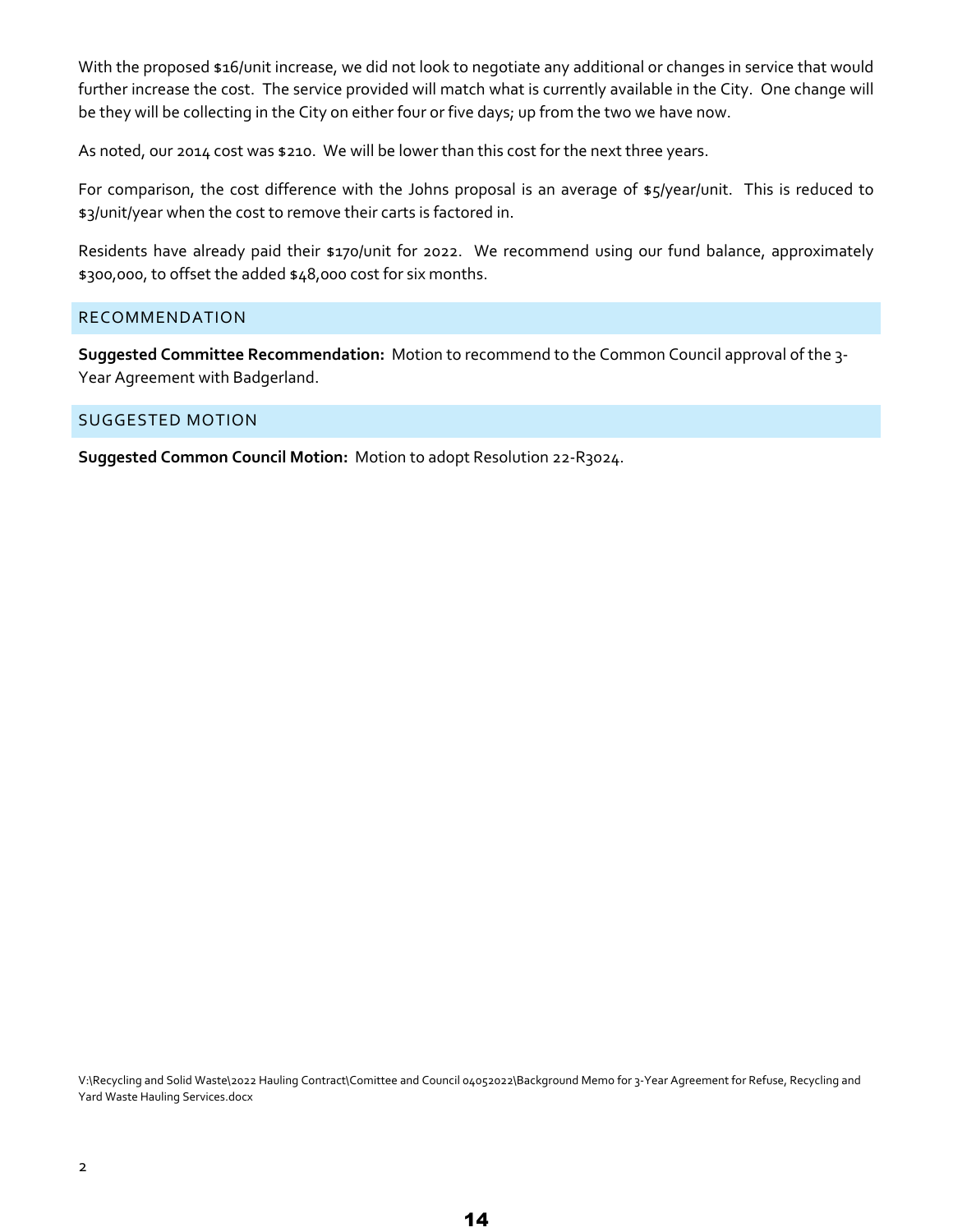|                |                                                                                                                                                                  | <b>Badger Land</b>                         |                                                                                                                     |                             |                                                                                           |                                                  |                                                                                              |                                          |         |  |
|----------------|------------------------------------------------------------------------------------------------------------------------------------------------------------------|--------------------------------------------|---------------------------------------------------------------------------------------------------------------------|-----------------------------|-------------------------------------------------------------------------------------------|--------------------------------------------------|----------------------------------------------------------------------------------------------|------------------------------------------|---------|--|
|                | SCHEDULE A - BASIC RESIDENTIAL CONTRACT SERVICES                                                                                                                 |                                            |                                                                                                                     |                             |                                                                                           | <b>Total Households/Units:</b>                   |                                                                                              | 5,977                                    |         |  |
| Cost Item      | <b>Contract Service Description</b>                                                                                                                              |                                            | <b>Automated Curbside</b><br>Service Fee Per HH Per<br>Service Day(s)<br><b>Month (EOW Recycling</b><br>Collection) |                             | Alternate: Automated Curbside<br>Service fee per HH/month<br>Weekly pickup of recycling** |                                                  | Non-Automated<br><b>UTD Service Fee</b><br>Per HH/ Month<br>(Weekly Recycling<br>Collection) | <b>Disposal Fee</b><br>(Cost per Ton)    |         |  |
| A.1            | Weekly Refuse Collection (not including disposal or receptacle                                                                                                   |                                            |                                                                                                                     |                             | \$6.58                                                                                    |                                                  | \$6.75                                                                                       | No UTD                                   |         |  |
|                | fee)<br>Disposal of Refuse (Landfill fee \$/ton including the State tip                                                                                          |                                            |                                                                                                                     |                             |                                                                                           |                                                  |                                                                                              |                                          |         |  |
| A.2            | fee)*                                                                                                                                                            |                                            |                                                                                                                     |                             |                                                                                           |                                                  |                                                                                              |                                          | \$48.00 |  |
| A.3            | Single Stream Recyclables Collection & Delivery to Milwaukee<br>MRF (not including receptacle fees)                                                              |                                            |                                                                                                                     | \$1.41                      |                                                                                           | \$3.44                                           |                                                                                              |                                          |         |  |
|                | * State tip fee is not subject to annual CPI adjustments                                                                                                         |                                            |                                                                                                                     |                             |                                                                                           |                                                  |                                                                                              |                                          |         |  |
|                |                                                                                                                                                                  |                                            |                                                                                                                     |                             |                                                                                           |                                                  |                                                                                              |                                          |         |  |
|                | SCHEDULE B - ADDITIONAL RESIDENTIAL SERVICE CHARGES                                                                                                              |                                            |                                                                                                                     |                             | \$/HH/Month                                                                               | \$/Pull (Drop-off                                |                                                                                              |                                          |         |  |
| B.1.a          |                                                                                                                                                                  |                                            |                                                                                                                     |                             |                                                                                           | Site)                                            |                                                                                              |                                          |         |  |
| B.1.b          | <b>Bulky Item Collection (Weekly)</b><br>Bulky Item Collection (Fee Based)                                                                                       |                                            | Call in Service - Attach Fee Schedule for all Bulk and                                                              |                             | \$0.95                                                                                    |                                                  |                                                                                              |                                          |         |  |
|                |                                                                                                                                                                  |                                            | <b>Appliances with Financial Documents</b>                                                                          |                             |                                                                                           |                                                  |                                                                                              |                                          |         |  |
| B.1.c<br>B.2   | Drop off Bulk Event Held at specific localtion (30 Yard Dumpster)<br>Yard Waste Collection* (May include both seasonal, weekly HH pick up at curb and receptacle |                                            |                                                                                                                     |                             |                                                                                           | 375/pull                                         |                                                                                              |                                          |         |  |
|                | pulls at drop-off sites)                                                                                                                                         |                                            |                                                                                                                     |                             | \$1.75                                                                                    | 220/pull                                         |                                                                                              |                                          |         |  |
|                | * Assume 32 weeks per year                                                                                                                                       | April - November                           |                                                                                                                     |                             |                                                                                           |                                                  |                                                                                              |                                          |         |  |
|                | SCHEDULE C - ANNUAL CPI RATE ADJUSTMENT                                                                                                                          |                                            |                                                                                                                     |                             |                                                                                           |                                                  |                                                                                              |                                          |         |  |
| C.1            | Indicate Maximum Annual Rate Increase (ARI)<br>Contract Year:                                                                                                    |                                            | $\it 4$<br>$\overline{2}$                                                                                           | 3                           |                                                                                           |                                                  |                                                                                              |                                          |         |  |
|                | ARA Multiplier                                                                                                                                                   |                                            | 1.04                                                                                                                | 1.08                        |                                                                                           |                                                  |                                                                                              |                                          |         |  |
|                | Year 2 assume 4% incresase. Year 3 assume 4% increase over over year 2                                                                                           |                                            |                                                                                                                     |                             |                                                                                           |                                                  |                                                                                              |                                          |         |  |
|                |                                                                                                                                                                  |                                            |                                                                                                                     |                             |                                                                                           |                                                  |                                                                                              |                                          |         |  |
|                | SCHEDULE D - PROVISION OF RECEPTACLES AND RELATED SERVICES*                                                                                                      |                                            |                                                                                                                     |                             |                                                                                           |                                                  |                                                                                              |                                          |         |  |
|                | <b>Receptacle (Recycling and Refuse)</b>                                                                                                                         |                                            |                                                                                                                     | <b>Recycling Receptacle</b> |                                                                                           |                                                  | <b>Refuse Receptacle</b>                                                                     |                                          |         |  |
| Cost Item      | *Assume a 36 month contract period. Lease to own recycling<br>receptacles will require Waukesha County Recycling Logo                                            |                                            | Lease Only \$/HH/Month (Contractor Owned)                                                                           |                             |                                                                                           |                                                  | Lease Only \$/HH/Month (Contractor Owned)                                                    |                                          |         |  |
|                |                                                                                                                                                                  |                                            | \$0.44                                                                                                              |                             |                                                                                           | \$0.44                                           |                                                                                              |                                          |         |  |
| D.1<br>D.1     | 32 gallon (Including Maintenance Cost, Not Retrieval Costs)<br>64 gallon (Including Maintenance Cost, Not Retrieval Costs)                                       |                                            | \$0.44                                                                                                              |                             |                                                                                           | \$0.44                                           |                                                                                              |                                          |         |  |
| D.3            | 96 gallon (Including Maintenance Cost, Not Retrieval Costs)<br>Receptacle Retrieval charge at termination of contract (one                                       |                                            | \$0.44                                                                                                              |                             |                                                                                           | \$0.44                                           |                                                                                              |                                          |         |  |
|                | time charge/HH based on 2020 costs, may be subject to CPI                                                                                                        |                                            | TBD                                                                                                                 |                             |                                                                                           | TBD                                              |                                                                                              |                                          |         |  |
| D.4            | adjustments based on Contract terms)                                                                                                                             |                                            |                                                                                                                     |                             |                                                                                           |                                                  |                                                                                              |                                          |         |  |
|                | <b>Lowest Cost Receptacle Combination Sizes (Recycle Refuse)</b>                                                                                                 |                                            | 64/32 Gal                                                                                                           |                             |                                                                                           | 96/64 Gal                                        |                                                                                              |                                          |         |  |
|                |                                                                                                                                                                  |                                            | \$0.88                                                                                                              |                             |                                                                                           | \$0.88                                           |                                                                                              |                                          |         |  |
|                |                                                                                                                                                                  |                                            |                                                                                                                     |                             |                                                                                           | State of Wisconsin Landfill Tipping Fee (\$/ton) |                                                                                              | \$12.9970                                |         |  |
|                | SCHEDULE E - MUNICIPAL and MULTI-UNIT COLLECTION & DISPOSAL (DUMPSTER) SERVICES                                                                                  |                                            |                                                                                                                     |                             |                                                                                           |                                                  |                                                                                              |                                          |         |  |
|                |                                                                                                                                                                  |                                            |                                                                                                                     |                             |                                                                                           |                                                  |                                                                                              |                                          |         |  |
| Item           | Refuse Collection & Disposal and Recycling Collection                                                                                                            |                                            | <b>Refuse Size &amp;</b><br>Quantity                                                                                | <b>Refuse</b><br>Collection | <b>Recycle Size &amp;</b><br>Quantity                                                     | Recycle<br>Collection                            | <b>Total Annual</b><br><b>Number of Picks</b>                                                | Monthly Fee (Multi-<br>Family Unit ONLY) |         |  |
|                |                                                                                                                                                                  |                                            |                                                                                                                     | Frequency                   |                                                                                           | Frequency                                        |                                                                                              |                                          |         |  |
| $\mathbf{1}$   | Waste Water - 900 S. Worthington                                                                                                                                 |                                            | 3 - 2 yd<br>$1 - 4$ yd                                                                                              |                             | $1 - 2$ yd                                                                                | Bi-Weekly                                        | 26                                                                                           | No Fee                                   |         |  |
|                | Firehouse - 212 Concord Rd.                                                                                                                                      |                                            | $1 - 4$ yd                                                                                                          |                             | $1 - 2yd$                                                                                 |                                                  |                                                                                              | No Fee                                   |         |  |
| $\overline{a}$ | Utilities - 808 S. Worthington<br>City Hall/Police Department                                                                                                    |                                            | $1 - 4$ yd<br>$1 - 8$ yd                                                                                            |                             | $1 - 2yd$<br>$4 - 1/2$ yd                                                                 |                                                  |                                                                                              | No Fee<br>No Fee                         |         |  |
|                | City Incinerator - 630 S. Worthington                                                                                                                            |                                            | $2 - 6$ yd                                                                                                          | 2x/week                     | $3 - 8$ yd                                                                                |                                                  | 30                                                                                           | No Fee                                   |         |  |
| 6              | City Incinerator - 630 S. Worthington                                                                                                                            |                                            | 13 yd Roll Off                                                                                                      | Weekly<br>Seasonal          | $\mathbf 0$                                                                               |                                                  |                                                                                              | No Fee                                   |         |  |
| 7<br>8         | Library - 200 South Street<br>Community Center - 324 W. Wisconsin                                                                                                |                                            | 0<br>$1 - 6$ yd                                                                                                     | 2x/week                     | $3 - 1/2$ yd<br>$\mathbf 0$                                                               |                                                  |                                                                                              | No Fee<br>No Fee                         |         |  |
|                |                                                                                                                                                                  |                                            | $1 - 6$ yd                                                                                                          |                             | $1 - 2$ yd $1 - 1/2$                                                                      |                                                  |                                                                                              |                                          |         |  |
| 9              | Community Center - 220 W. Wisconsin Ave                                                                                                                          |                                            | $1-6$ yd                                                                                                            | May - Sept                  | yd                                                                                        |                                                  |                                                                                              | No Fee                                   |         |  |
| $10\,$<br>11   | Park & Forestry - 622 S. Worthington<br>Roosevelt Park - 101 Forest                                                                                              |                                            | $1 - 8$ yd<br>$1 - 6$ yd                                                                                            | Bi-Weekly                   | $1 - 2$ yd<br>$\mathsf{o}\,$                                                              | 1x/month                                         |                                                                                              | No Fee<br>No Fee                         |         |  |
| 12             | Fowler Park - 494 Oakwood Ave                                                                                                                                    |                                            | $1 - 6$ yd                                                                                                          |                             | $\mathsf{o}\,$                                                                            |                                                  |                                                                                              | No Fee                                   |         |  |
| 13<br>14       | Champion Field - 405 Jefferson<br>LaBelle Cemetary - Grove Rd                                                                                                    |                                            | $1 - 6$ yd<br>$1 - 6$ yd                                                                                            |                             | 0<br>0                                                                                    |                                                  |                                                                                              | No Fee<br>No Fee                         |         |  |
|                | 1415 Public Safety Facility                                                                                                                                      |                                            | $1 - 2$ yd                                                                                                          |                             | $1 - 2$ yd                                                                                |                                                  |                                                                                              | No Fee                                   |         |  |
|                |                                                                                                                                                                  |                                            |                                                                                                                     |                             |                                                                                           |                                                  |                                                                                              |                                          |         |  |
|                | <b>Cost Proposal Summary</b>                                                                                                                                     | <b>City of Oconomowoc</b>                  |                                                                                                                     | Annual                      |                                                                                           | <b>Monthly Tons:</b>                             |                                                                                              |                                          |         |  |
|                | Approx. Annual Disposal Tonnage Ave 2019<br>Projected Disposal per Contract Year:                                                                                |                                            |                                                                                                                     | Tons                        | 12223                                                                                     |                                                  | 1019                                                                                         |                                          |         |  |
|                | <b>Landfill Diversion Factors</b>                                                                                                                                | Auto Collection (12%)                      | 0.96                                                                                                                |                             |                                                                                           |                                                  |                                                                                              |                                          |         |  |
|                | <b>Tons Landfilled per Month</b>                                                                                                                                 | Man Collection (10%)<br>Auto Collection    | 0.9667<br>392                                                                                                       |                             |                                                                                           |                                                  |                                                                                              |                                          |         |  |
|                |                                                                                                                                                                  | <b>Manual Collection</b>                   | 393                                                                                                                 |                             |                                                                                           |                                                  |                                                                                              |                                          |         |  |
|                | <b>Collection Scenarios</b>                                                                                                                                      |                                            |                                                                                                                     |                             |                                                                                           | Alternate:                                       |                                                                                              |                                          |         |  |
|                |                                                                                                                                                                  | Collection mode/Recyclables<br>Destination | Auto Curb Service                                                                                                   |                             |                                                                                           | Weekly<br><b>Recycling Auto</b>                  |                                                                                              |                                          |         |  |
|                | <b>Total Period Costs per HH</b>                                                                                                                                 | Sum of Collection Costs:                   | \$10.69                                                                                                             |                             |                                                                                           | \$12.89                                          |                                                                                              |                                          |         |  |
|                | Year 1                                                                                                                                                           | <b>Months per Period</b><br>12             | \$186.85                                                                                                            |                             |                                                                                           | \$213.25                                         |                                                                                              |                                          |         |  |
|                | Year 2<br>Year 3                                                                                                                                                 | 12<br>12                                   | \$193.49<br>\$200.13                                                                                                |                             |                                                                                           | \$220.94<br>\$228.64                             |                                                                                              |                                          |         |  |
|                | Average Annual Contract Cost per Household (\$/HH)                                                                                                               |                                            | \$193.49                                                                                                            |                             |                                                                                           | \$220.94                                         |                                                                                              |                                          |         |  |
|                | Average Annual Contract Cost (\$/yr)<br>Maximum Total Contract Cost (\$)                                                                                         |                                            | \$1,156,477.43<br>3,469,432.29                                                                                      |                             |                                                                                           | \$1,320,582<br>\$3,961,746                       |                                                                                              |                                          |         |  |
|                | Group Discount (exclusive of<br>state fee)                                                                                                                       | 0%                                         |                                                                                                                     |                             |                                                                                           |                                                  |                                                                                              |                                          |         |  |
|                | Average Annual Contract Cost per Household w/ Discount                                                                                                           |                                            | \$193.49                                                                                                            |                             |                                                                                           | \$220.94                                         |                                                                                              |                                          |         |  |
|                | Average Annual Contract Cost w/discount (\$/yr)<br>Maximum Total Contract Cost w/ discount (\$)                                                                  |                                            | \$1,156,477.43<br>\$3,469,432.29                                                                                    |                             |                                                                                           | \$1,320,582<br>\$3,961,746                       |                                                                                              |                                          |         |  |
| 3              | Vendor Name:                                                                                                                                                     | <b>Badgerland Disposal / LDS</b>           |                                                                                                                     |                             |                                                                                           |                                                  |                                                                                              |                                          |         |  |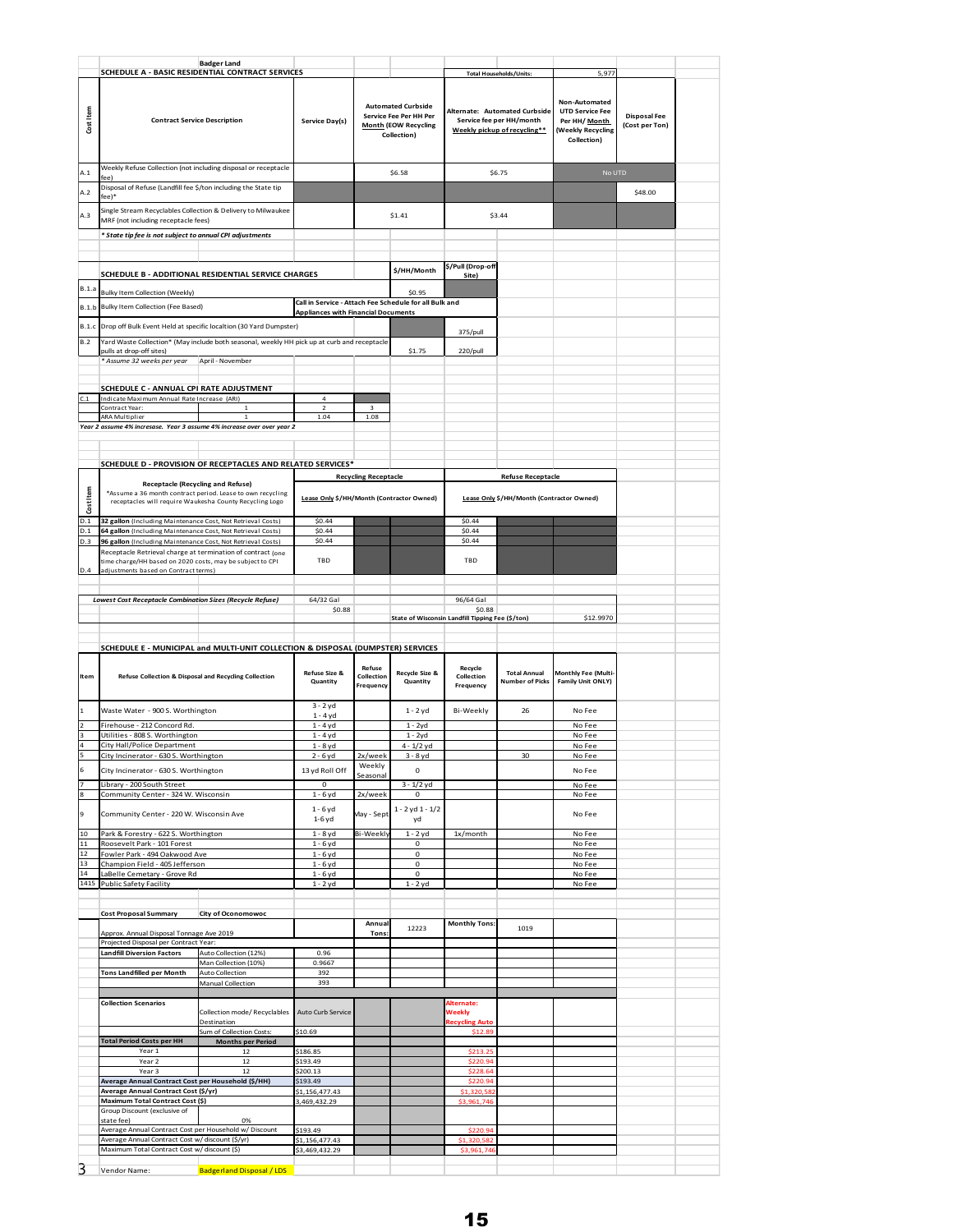#### **RESOLUTION AWARDING 3-YEAR CONTRACT FOR REFUSE, RECYCLING AND YARD WASTE HAULING SERVICES**

**WHEREAS,** in 2015, the City Council approved changes to our Refuse and Recycling collection system; and

**WHEREAS,** this change converted the City from up-the- drive service to curbside collection using carts and recycling went from weekly with a 20 gallon blue container to every two weeks with using a 95 gallon cart; and

**WHEREAS,** in 2015 Department of Public Works staff worked with Waukesha County and 25 municipalities to do a group Request for Proposals (RFP) to obtain the best cost for these services; and

**WHEREAS,** a 7-Year agreement with Johns Disposal was approved with an immediate cost savings of \$60 per residential unit; dropping from \$210 to \$150; and

**WHEREAS,** over the 7 years we were able to maintain the \$150/residential unit cost until 2021 when it raised to \$165 and then a second increase to \$170 in 2022; and

**WHEREAS,** with 2022 being the end for the original agreement with Johns, we once again worked with Waukesha County to obtain proposals for hauling services; and

**WHEREAS,** four proposals for the City were received with Badgerland Disposal, an LSR Company (Badgerland) being the highest ranked with the lowest cost; and

**WHEREAS,** the cost per year is shown below, subject to contractual CPI and fuel cost adjustments:

Year 1 \$186.85 Year 2 \$193.49 Year 3 \$200.13

and

**WHEREAS,** with the proposed \$16/unit increase, we did not look to negotiate any additional or changes in service that would further increase the cost; and

**WHEREAS,** the service provided will match what is currently available in the City with the exception of four or five collection days per week versus the two we have now; and

**WHEREAS,** for comparison, the cost difference with the Johns proposal is an average of \$5/year/unit adjusted to \$3/unit/year when the cost to remove their carts is factored in.

**NOW THEREFORE, BE IT HEREBY RESOLVED,** the proposal of Badgerland for a 3-Year Agreement be and the same is hereby accepted, and appropriate City officials are authorized to enter into a contract with them for said work.

**BE IT FURTHER RESOLVED,** residents have already paid their \$170/unit for 2022 so we recommend using our fund balance, approximately \$300,000, to offset the added \$48,000 cost for six months.

DATED: April 5, 2022 CITY OF OCONOMOWOC